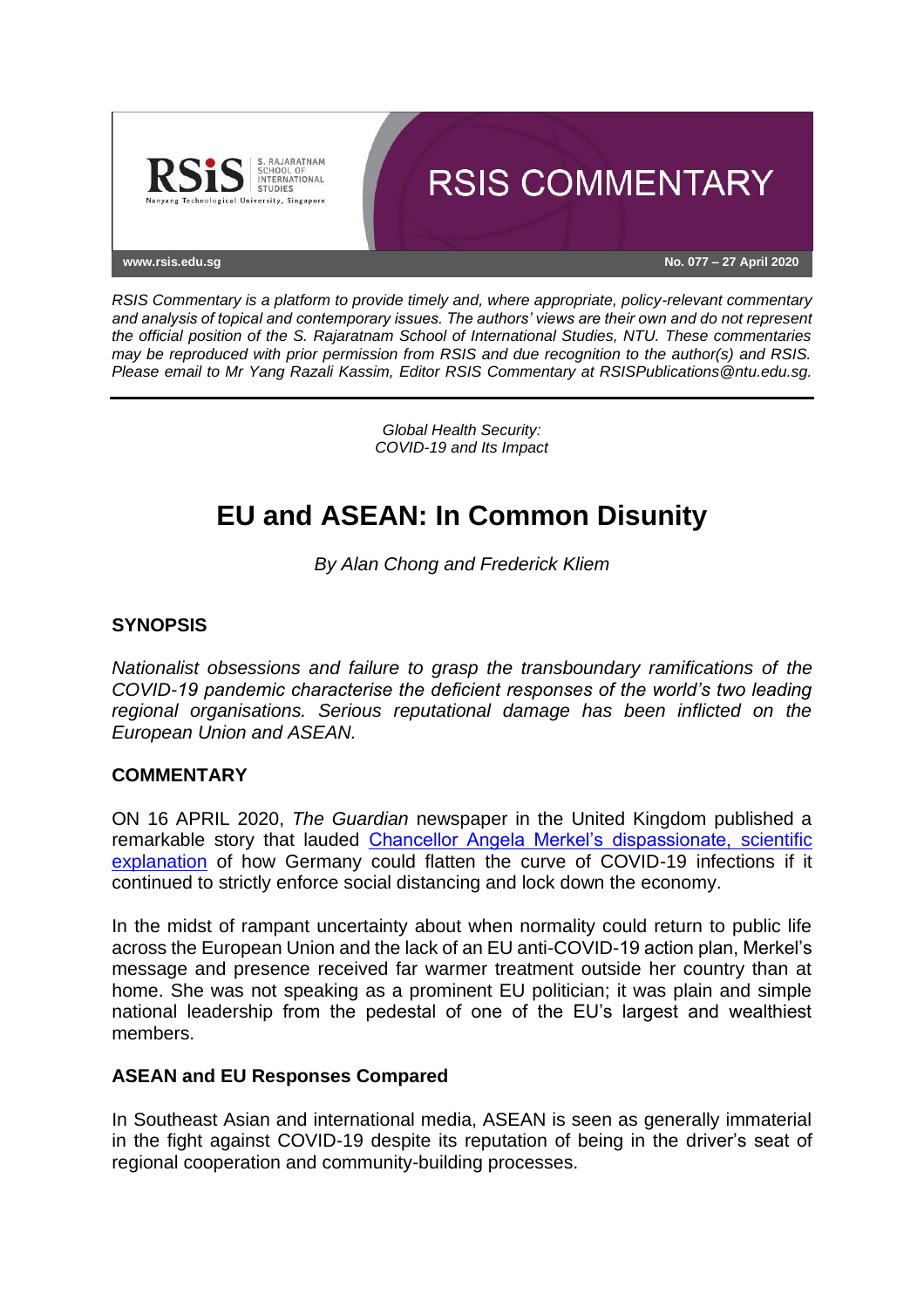ASEAN's chair country for 2020, Vietnam, has been celebrated domestically and across Southeast Asia for its proactive measures to lock down early on any commune or district that contained a single COVID-19 infected resident. Contact tracing was widely deployed and the national guidance given to its population was to re-enact the spirit of resistance against a foreign invader.

This securitisation legitimised collective sacrifices of consumer convenience, school closures and the shutdown of daily commuting in locked-down zones. Hanoi too imposed travel bans and mandatory 14-day quarantine of all foreign arrivals just like its ASEAN neighbours. By mid-April it boasted no more than 268 cases and no fatality while also declaring that all patients were steadily recovering.

[This prompted a number of commentators to argue that Hanoi could now enjoy](https://thediplomat.com/2020/04/the-secret-to-vietnams-covid-19-response-success/)  [diplomatic momentum to flesh out ASEAN's 'model' of pandemic containment.](https://thediplomat.com/2020/04/the-secret-to-vietnams-covid-19-response-success/) The problem is that, aside from a vaguely worded commitment by ASEAN leaders and their Plus Three counterparts from China, Japan and South Korea to set up a joint aid fund for supporting economically weaker ASEAN member states facing the pandemic, there remains no substantial region-wide plan to combat COVID-19.

What then has hobbled the respective regional leaderships in the EU and ASEAN in tackling the deadly virus?

## **Nations Going it Alone**

COVID-19 is turning into one of the greatest global challenges of our lifetime, and it is testing the international resolve to cooperate. Both China and the United States have hitherto failed to provide global leadership.

While concerted global action is always difficult to achieve, it is the geographical regions where collective COVID-19 governance could have been expected most. And nowhere more so than in Europe and East Asia where the EU and ASEAN are generally regarded as the two most advanced regional organisations. Yet, the EU and ASEAN are struggling with nationalistic instincts and unilateral knee-jerk reactions.

In both regions, integration is based on and accelerated by geographical proximity and human and economic connectivity. Ironically, as the spread of COVID-19 intensifies, it appears that these two acknowledged pillars of integration are fumbling with needed actions to deal with the crisis. Even where previously agreed measures for crisis management at the bureaucratic levels were activated, parochial considerations took precedence and any modicum of joint response was absent.

Instead of cooperating to uphold intra-regional connectedness, many governments unilaterally abandoned achievements of regional integration as countries shut borders, broke supply chains and fought over medical supplies.

In the nerve centre of the EU, the European Commission in Brussels did little to warrant its reputation for institutional cooperation and legalism. When some EU members went into full nationalist gear and curtailed the precious freedom of movement of goods and people, the much vaunted single market place and borderless Schengen area in Europe were de facto abandoned.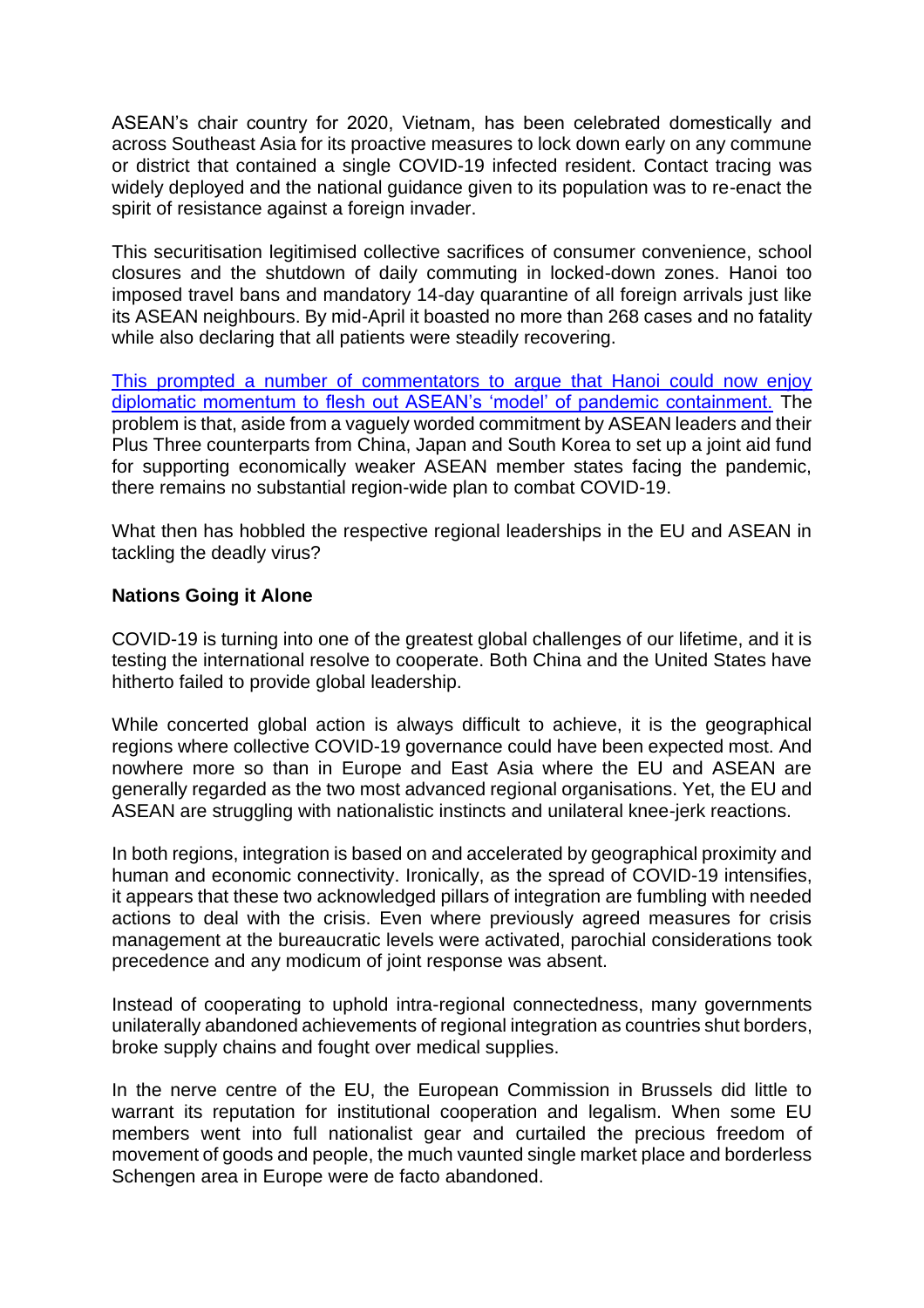When Italy asked its EU "friends" for solidarity in the form of medical equipment as well as commonly guaranteed sovereign debt, other EU capitals decreed export bans on such goods, forsaking the EU single market, and [issued a clear "no" to common](https://www.rsis.edu.sg/rsis-publication/cms/global-health-security-coronabonds-backdoor-to-collective-debt/#.Xp_LVy17HUI)  [Eurobonds.](https://www.rsis.edu.sg/rsis-publication/cms/global-health-security-coronabonds-backdoor-to-collective-debt/#.Xp_LVy17HUI)

### **Like EU, ASEAN Faced Pandemic with Fear**

Likewise in Southeast Asia, the pandemic aroused public fear that played into the national security mindsets of elected and authoritarian leaders alike. The instant reaction was framed in terms of COVID-19 needing a domestic lock-down solution. Multilateral cooperation came to a standstill as borders were closed and travel restricted unilaterally.

Despite being the most logical platform to manage a common transboundary challenge, the leaders of ASEAN and their Plus Three partners from China, Japan and South Korea came together for a teleconference only several months into the pandemic. Even then, some leaders continued to speak of the need to protect supply chains, and after reducing the numbers of fatalities, to create mutual health protocols for ensuring the safety of air passengers commuting between one another's cities.

The average ASEAN citizens do not know what is the take-away for them and their families in the face of the viral contagion and economic hardship arising from the massive lock down situations.

It also became painstakingly obvious how the capacity of each ASEAN member state to manage the pandemic differs. Brunei and Singapore are regarded as having the resources to do testing, contact tracing and treating infected individuals. Vietnam impressed with its no-nonsense whole-of-society approach while it is impossible to do wide-scale testing in Indonesia, Malaysia, Myanmar, the Philippines and Thailand.

Laos and Cambodia appear to be relying on third parties, particularly China, to address any nation-wide contagion due to inadequate healthcare systems and a lack of physicians and equipment.

#### **All Not Lost; But Too Little Too Late?**

Amidst the nationalist turns in tackling COVID-19, there are nonetheless signs that all is not lost.

Both the EU and ASEAN have agreed to set up common funds to tackle the economic consequences in the hope that throwing money at the inevitable post-COVID-19 economic slump will rescue both the regional economies and the belief in regionalism itself. Leaders from ASEAN member states, China, Japan and South Korea have agreed to ensure the flow of commodities, food and medical supplies across their borders.

There are also attempts to better coordinate procurement and stockpiling of medical equipment across the respective regions. And in the EU, some members have begun treating EU patients instead of just their own citizens to alleviate the pressure on their respective home healthcare systems.